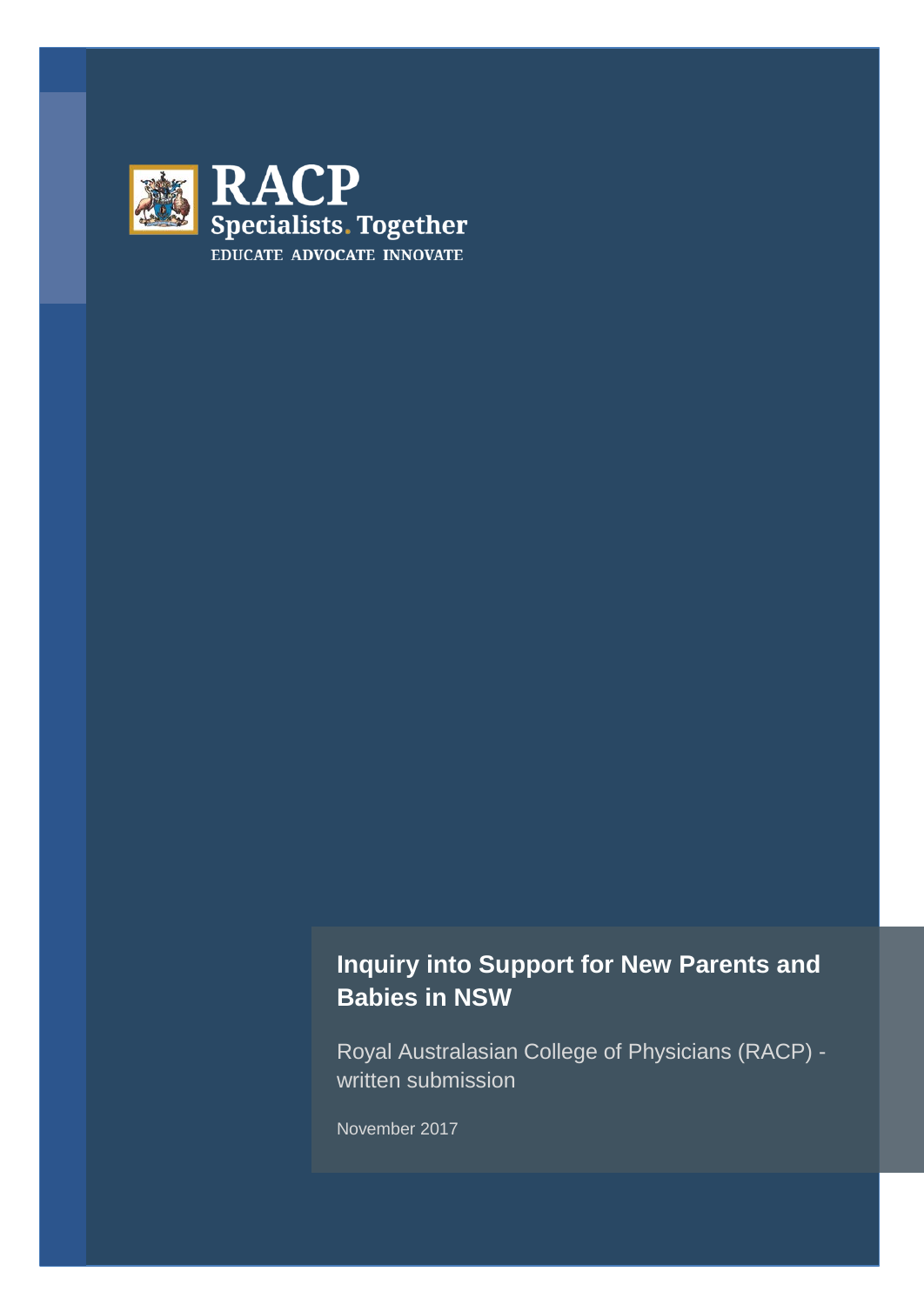# **Inquiry into Support for New Parents and Babies: call for submission**

Thank you for the opportunity to provide feedback to the Inquiry into Support for New Parents and Babies in New South Wales. The Royal Australasian College of Physicians (RACP) consulted with members of our Paediatrics and Child Health Division, our Indigenous Child Health Working Party, our Early Childhood Working Party, our NSW State Committee and the Society of Obstetric Medicine of Australia and New Zealand on this inquiry.

We ask that the Inquiry consider the following information in line with the Terms of Reference.

#### **The adequacy of current services and structures for new parents, especially those who need extra support, to provide a safe and nurturing environment for their babies.**

New parents and infants require a range of supports and services to remain healthy and well, and enable them to participate meaningfully in society. However, there are identified gaps in the current arrangement of services and structures, including difficulties meeting the complex needs of all families (most services are not integrated) and services are treatment-oriented rather than prevention or promotion focused<sup>[1](#page-1-0)</sup>.

RACP Fellows have reported that NSW has poorly integrated perinatal, mother and baby services, which are delivered through a privatised general practice model providing primary medical care, including child & family health nursing services that have incomplete reach and hospital maternity services subject to a mix of both public and private service delivery. While significant advances have been made with the implementation of integrated perinatal care and perinatal coordination of the psychological and social needs of parents as part of the NSW Health Safe Start policy, some RACP Fellows have observed that these reforms have only been partially implemented, with system barriers to integration with non-government and private providers caring for vulnerable women and families. Efforts to implement evidence-based targeted parenting and nurse visiting programmes in the antenatal period may also be hindered by privacy and workforce demarcation concerns.

Some Fellows have also experienced that recent changes to the maternity medical records systems (e-Maternity) have resulted in barriers to information exchange between maternity services and child and family services. These issues are perceived as a significant barrier to the delivery of integrated health and social care systems for parents and infants.

RACP Fellows note that in a number of regions of NSW, progress has been made to develop strong partnerships between Local Health Districts and The Department of Family and Community Services (FACS). Examples include the South West Sydney Perinatal Coordination Project commissioned by FACS and the Central Sydney Pregnancy Family Conference. In both cases, co-commissioning was involved. These innovative projects, however, are not systemic in the sector and often do not include sustained follow-up of "high risk" infants and their parents or carers. Some Fellows report that efforts are also underway in several districts to improve the partnership between health services and FACS child protection services; however, note that these efforts are focused primarily on prevention of infant assumption into care or restoration. The RACP maintains that more work is needed to ensure that high quality and affordable health care services are available for all children and are delivered according to need. Additionally, roll outs of evidence based health promotion and early intervention programs must be implemented with close adherence to original design to ensure that quality outcomes are delivered successfully.

RACP Fellows note that successful prevention strategies should include mechanisms to monitor the access, consistency and quality of health care services with existing data. Minimum routine data sets to track all

<span id="page-1-0"></span><sup>1</sup> ARACY (2015) *Better Systems, Better Chances: A Review of Research and Practice for Prevention and Early Intervention*; p.111. Available at: https://www.aracy.org.au/publications-resources/command/download\_file/id/274/filename/Better-systems-better-chances.pdf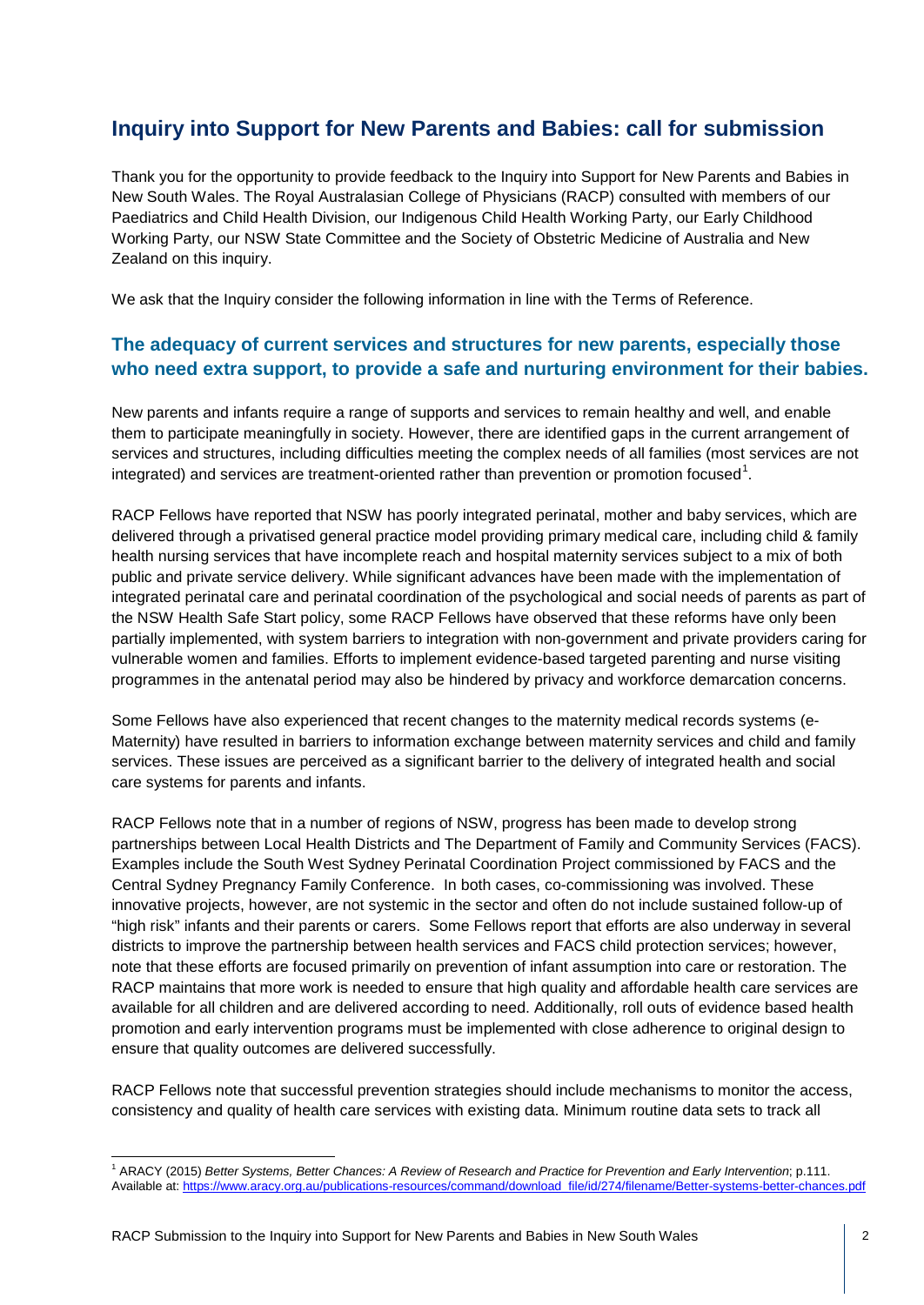primary health care visits can be used to inform allocation of resources, community services, education and health, tailored by geographic location where opportunities for prevention are greatest.

When delivering services and assessing outcomes at a population-level, the following questions should be addressed:

- Are there sufficient services?
- Does the program, as rolled out, contain the features that made the original concept effective (program fidelity; compliance with protocols; timeliness)?
- Does the selected program reach all the people in a population who would benefit?
- Are these key outputs measurably delivered? (Do we know how the system is working?)
- What are the outcomes?

Without a minimum data set to support this assessment there is no definitive way to determine the most appropriate methods of tackling child health inequities in NSW at present.

Some RACP Fellows report that declining government funding for Families NSW services, child and family nursing services and targeted early intervention services has meant that many evidence based initiatives in NSW are experiencing a "dose" problem, where proven interventions such as Sustained Nurse Home Visiting, Parenting Under Pressure, Triple P, centre-based parenting services and maternal depression counselling are not delivered in the required "dose" to realise their full potential at a population-level. Additionally, some Fellows find that the current sustained home visiting programmes are not designed for the most vulnerable infants and families.

To address this gap, the Sydney Local Health District has funded the delivery of sustained home visiting to all families meeting the original Liverpool, NSW, Maternal Early Childhood Sustained Home Visiting (MESCH) programme. Initiatives like the Healthy Homes and Neighbourhoods Integrated Care Initiative provide intensive "wrap-around" services for families with complex vulnerabilities. Important state initiatives such as the Early Intervention Programme and Brighter Futures were previously available for a wide range of vulnerable families; however, these services are now mostly only available to families that meet the "risk of significant harm" (ROSCH) criteria, with the result that health services are "carrying" the risk of families with infants who would have previously had a home visiting service. The RACP recommends that robust, multidisciplinary, and multiagency integrated perinatal care service systems are provided in NSW as part of the implementation of sustained health home visiting and perinatal targeted parenting education and support initiatives.

Necessary targeted parent support initiatives for the promotion of early childhood development should be provided as early as possible across NSW, either as part of sustained nurse home visiting programs or centre based parenting programs designed around the parent's need and circumstances. This may also include parenting programs based on "behavioural" approaches, which have been shown to be effective in changing parenting attitudes and behaviours and in turn, improving children's behaviour and adjustment<sup>[2](#page-2-0)</sup>.

### **Changes to current services and structures that could improve physical health, mental health and child protection outcomes.**

New parents and parents of young infants are often more susceptible to mental health issues such as anxiety and depression. Early detection of parental mental health issues is vital to ensuring that parental postnatal depression can be correctly identified and enables paediatricians to refer the parent for treatment. However, the fragmented provision of services in NSW for women suffering from mental health and addiction problems across public and private sectors (and funding streams) combined with large service gaps and barriers to

<span id="page-2-0"></span><sup>2</sup> Tully, L. & NSW Centre for Parenting and Research (2009). *What makes parenting programs effective? An overview of recent research*. NSW Dept. of Community Services, Ashfield, NSW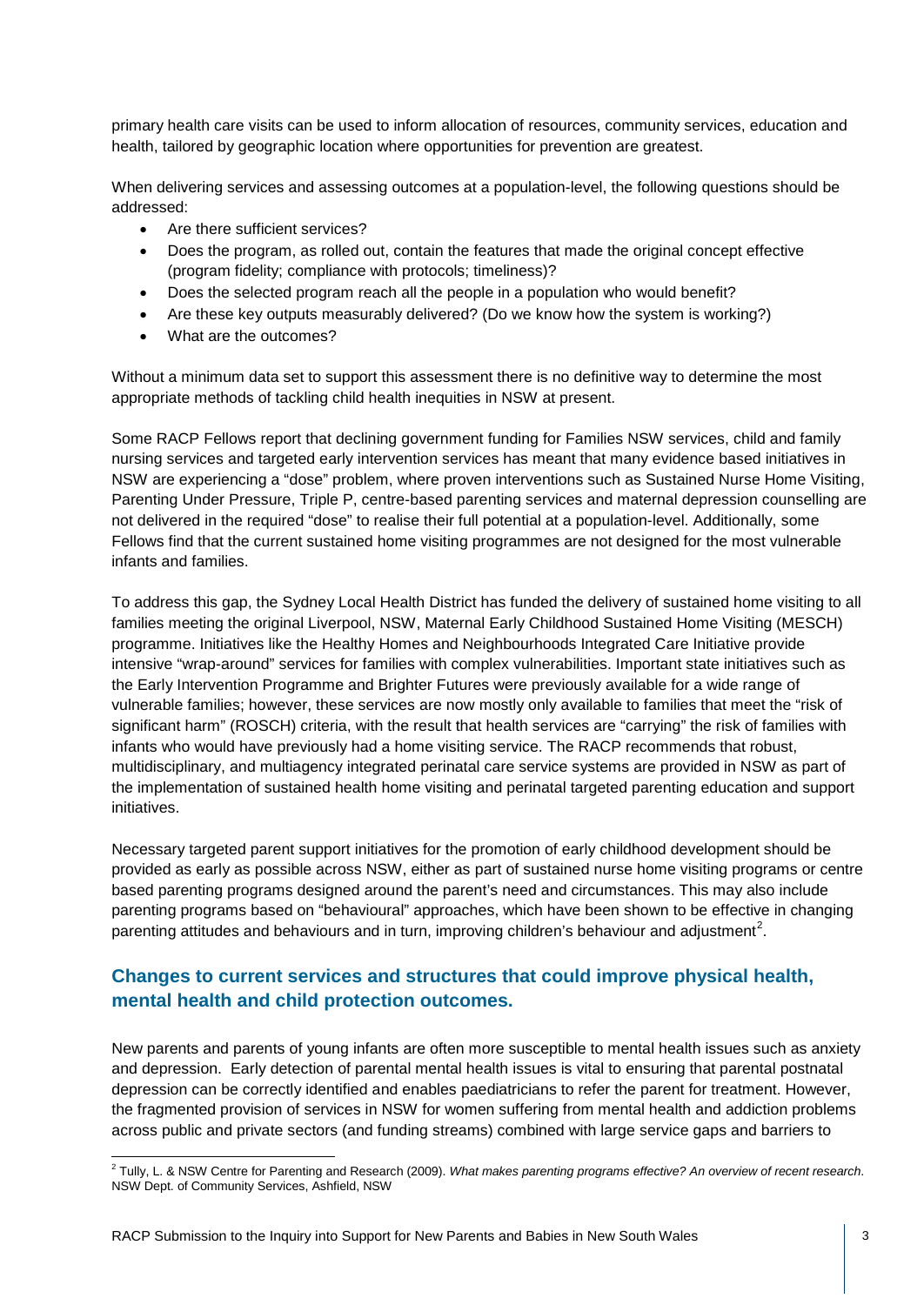communication between clinicians and population-based practitioners means that early detection and treatment is not always possible. Some RACP Fellows have noted that gaps in services for women with mental health and addiction problems is amplified by the shortage of state-funded perinatal mental health services and the reliance on Medical Benefit Schedule funded private services that often incur a substantial "gap charge".

The Safe Start Initiative has implemented antenatal screening for domestic violence, anxiety and depression in almost all birthing units in NSW. However, in the larger private metropolitan maternity units, almost a third of all women birthing have not had the required antenatal screening documented in their medical record<sup>[3](#page-3-0)</sup>. Some RACP Fellows have reported serious perinatal depression among women receiving care in the private sector, indicating that stronger measures must be put in place to guarantee that all women birthing in NSW have access to high quality, evidence-based, perinatal psycho-social care.

The NSW Government must ensure there is a sufficient well trained health services workforce to offer support and evidence based interventions, with state-wide coordination of perinatal, infant health and social care services to provide the best mental health outcomes for new mothers in the public and private health system. The RACP also recommends that funding and support for mental health treatment should be undertaken through existing networks and services where appropriate, such as child and family health, community services and other paediatric mental health services.

Children have a right to a universal package of preventative health care, and some children in NSW are still unable to access a regular schedule of services including immunisation, health and development checks. Some areas of NSW (such as the North Coast) still hold some of the lowest immunisation rates in the country<sup>[4](#page-3-1)</sup>. The 2011 AHMAC report for National Framework for Universal Child and Family Health Services<sup>[5](#page-3-2)</sup> recommended that the schedule of contacts be based on:

- Critical periods of child development
- Opportunities to identify families at risk and offer timely family support services
- Opportunities for targeted anticipatory guidance (parental advice)
- Aligning contacts with the child's birthday (particularly over 18 months).

Further policy measures should be undertaken in NSW to increase delivery and uptake of a minimum schedule of universal preventive child health, including links to the relevant maternity and immunisation registers designed to be used at the time of immunisation.

The RACP believes that physical health can be supported through further development and implementation of policies which support healthy pre-school nutrition and activity programmes, as well as ensuring that parents receive evidence-based advice about healthy nutrition, lifestyle and required sleep duration for infants and toddlers. Health promotion activities and education about nutrition should also be provided for parents and infants regularly in settings outside the family home, such as in early childcare centres and pre-schools. The NSW Government must also ensure that the health outcomes of infants in out-of-home-care are adequately supported. The RACP believes that physical, developmental and mental health assessments should be performed on all children who enter into out-of-home care, supported by ongoing monitoring of needs by identified health care coordinators such as paediatricians or community child health professionals. We further believe that there must be a coordinated health care centred approach between all agencies involved in out-of-home-care (including Community Services and Education). This should be supported by regularly collecting aggregated data and evaluating programs to better monitor efficiency and identify effective approaches.

<span id="page-3-2"></span><span id="page-3-1"></span><span id="page-3-0"></span><sup>3</sup> Eastwood J, Ogbo F.A, Hendry A, Noble J, Page A, for the Early Years Research Group (EYRG) (2017) *the Impact of Antenatal*  Depression on Perinatal Outcomes in Australian Women. PLoS ONE 12(1): e0169907. doi: 10.1371/journal. pone.0169907<br>4 Australian Institute of Health and Welfare (2017) Immunisation rates improve for Australian Children, Ava <https://www.aihw.gov.au/news-media/media-releases/2017/2017-jun/immunisation-rates-improve-for-australian-children><br>
<sup>5</sup> Australian Health Minister's Advisory Council (2011) National Framework for Universal Child and Family <https://www.health.gov.au/internet/main/publishing.nsf/Content/AFF3C1C460BA5300CA257BF0001A8D86/%24File/NFUCFHS.PDF>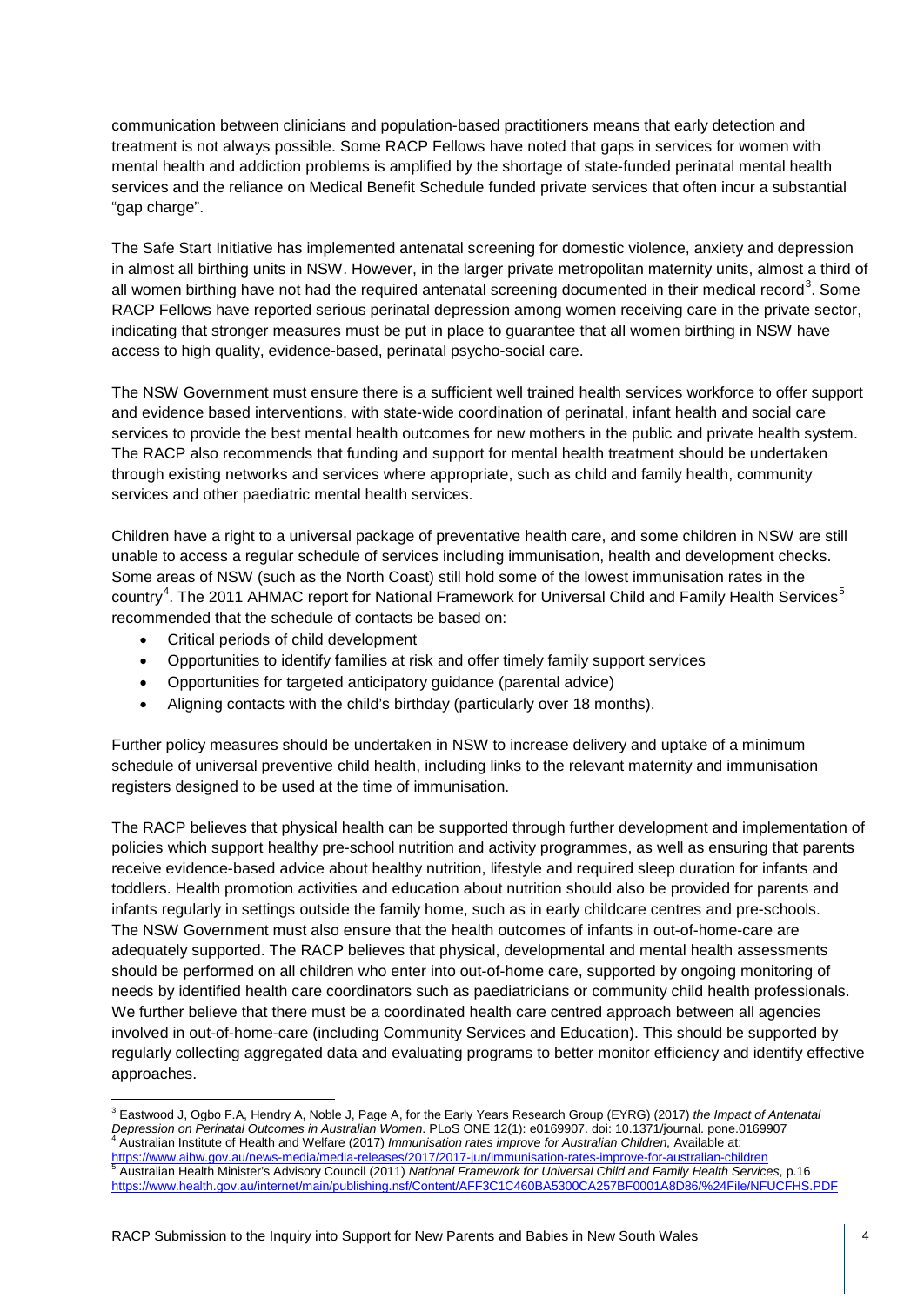## **Specific areas of disadvantage or challenge in relation to health outcomes for babies**

Significant populations of children and young people in NSW are at risk of poorer developmental outcomes due to entrenched and often intergenerational disadvantage. For children, the effects of low socioeconomic status can result in less satisfactory early development before and after birth, fewer opportunities for education and later employment, less opportunity to learn about healthy nutrition and lifestyles, and a greater influence of family and friends towards unhealthy behaviours such as smoking and heavy alcohol use<sup>[6](#page-4-0)</sup>. As such, we believe the NSW Government should consider a comprehensive, coordinated and long-term strategic approach to identifying and addressing disadvantage and vulnerability in children and infants, to ensure that every child can get the best possible start in life.

The RACP recommends that the NSW Government ensure that services and assessment tools take an evidence-based approach to addressing child health inequity through:

- using programs that have been proven by high quality research to be effective;
- funding research to determine the effectiveness of family assessment tools used across NSW,
- examining existing tools for their usefulness in engaging disadvantaged families; and
- Thorough evaluation through proven methods such as randomised controlled trials.

Socio-economic stress should also be assessed at the antenatal screening assessment, to ensure that provision of social care interventions like income support, housing, food security and "whole-of-family" social care can be undertaken successfully.

Parents experiencing disadvantage and vulnerability can also be better supported to ensure better child health outcomes. Some RACP Fellows have noted that the most vulnerable parents are those who have experienced child abuse and domestic violence, and psychological trauma (sometimes long-term) has a significant impact on their psychological wellbeing and the way they respond to stress. Some RACP Fellows also report that parents experiencing these issues often have their infant children regularly assumed into foster care. Of particular concern for clinicians caring for these parents is the lack of:

- Residential rehabilitation beds for mothers, babies and families
- Suitable housing for homeless women presenting during pregnancy
- Support after an assumption into care

Better support for vulnerable new parents experiencing homelessness, intergenerational psychological trauma and mental health and addiction problems is necessary to ensure better parent and child health outcomes over time. We believe that support could also be provided through development of new models of residential rehabilitation which provide health and social care including:

- Public housing tenancy;
- Intensive wrap around services (see the Healthy Homes and Neighbourhoods Model below);
- Targeted restorative parenting programmes (such as Parenting Under Pressure for example);
- Parentcraft and home help services; and
- Mental health and addiction services.

The RACP believes that the design and provision of such a service redesign should be led in partnership between Local Health Districts and FACS to ensure a more seamless integrated of health and social service provision. Consideration could be given to the use of conditional and unconditional cash transfers, such as cash incentives for attendance at antenatal and postnatal health checks as a way of supporting and protecting child development, health and wellbeing.

<span id="page-4-0"></span><sup>6</sup> Australian Institute of Health and Welfare (2011) *Headline Indicators for Children's Health, Development and Wellbeing 2011,* Available at:<https://www.aihw.gov.au/getmedia/ee6424ff-72d5-4252-ab3d-c7f4d7b3236d/12018.pdf.aspx?inline=true>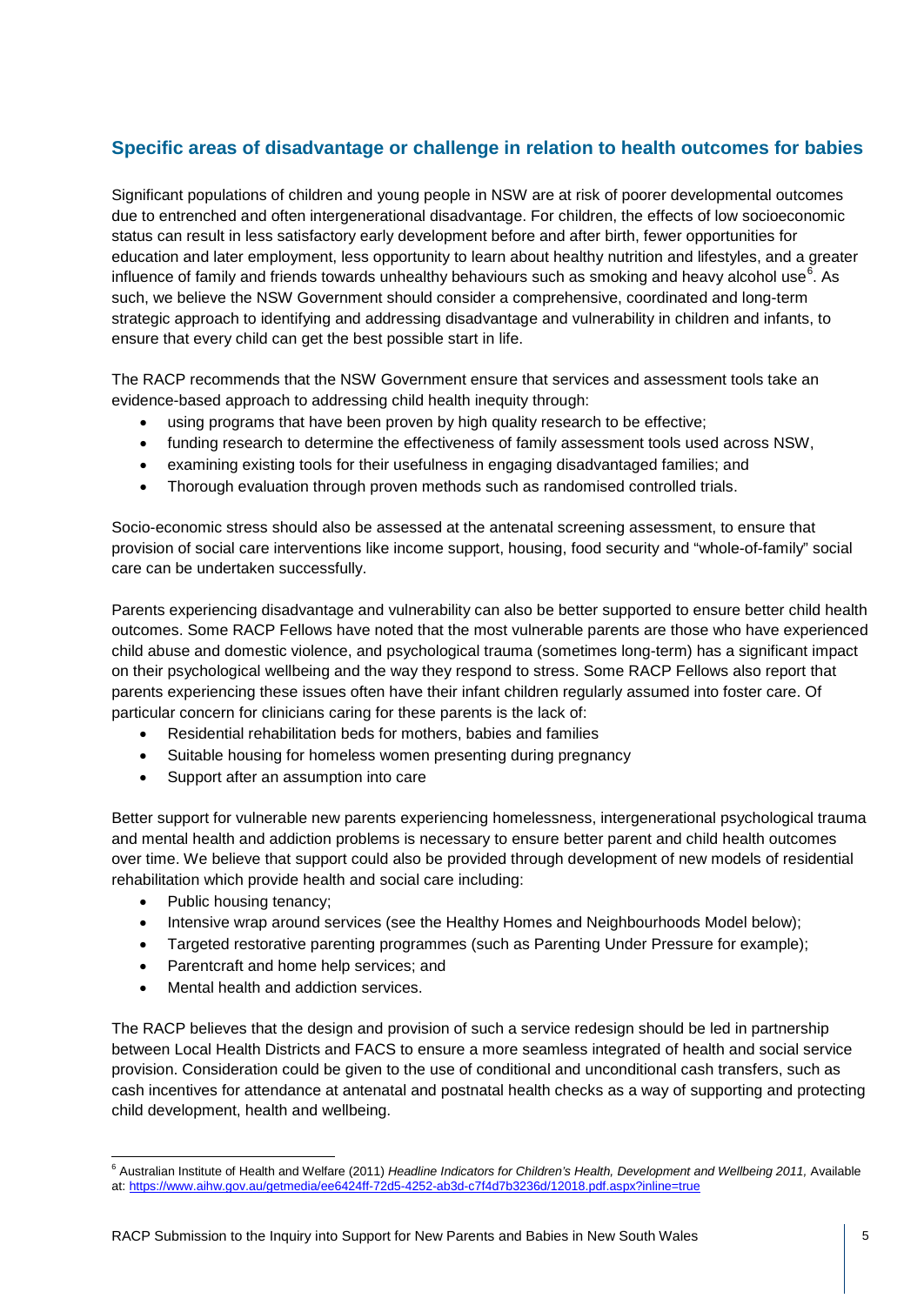The RACP is also concerned about anecdotal evidence from some RACP Fellows that some vulnerable and traumatised families appear to be reluctant to use the e-Health record, and contracting of services to private sector agencies by the government has led to further fragmentation in sharing of and barriers in accessing digital data. As such, the RACP believes that improved data sharing between all agencies involved in the care of new parents and infants may also help to improve care outcomes across all sectors.

### **Models of support provided in other jurisdictions to support new parents and promote the health of babies**

Efforts to coordinate services across the health and social sectors are currently underway in a number of districts in NSW including Western Sydney, Central Sydney and Murrumbidgee. Those initiatives have resulted in a number of innovative programmes which are explained below. The success of initiatives like the Healthy Homes and Neighbourhoods Integrated Care Initiative (Sydney Local Health District) and the Vulnerable Families Initiative (Western Sydney) results from the existence of strong local leadership and strong partnerships between the relevant Local Health District and the local FACS district office.

Recent research published by the National Health and Medical Research Council evaluated the current effectiveness of interventions (including programs and messages) delivered in pregnancy or the first postpartum year and designed to promote the social and emotional development and wellbeing of infants by influencing parenting/caregiving practices and behaviours<sup>[7](#page-5-0)</sup>.

RACP Fellows have identified that currently there are intervention models suitable for vulnerable and at-risk populations that have a reasonable evidence-base, including:

- Antenatal and postnatal education and/or support (also suitable for universal implementation);
- Home visiting interventions;
- Interventions for enhancing sensitivity and/or attachment security (also suitable for universal implementation);
- Interventions for parents of preterm and low-birthweight infants; and
- Kangaroo (mother) care.

The RACP believes that these pre-existing programs and models from NSW and other jurisdictions may offer opportunities to drive an improved, better integrated and more patient-centred approach to postnatal care:

- **Healthy Homes and Neighbourhoods Integrated Care Initiative** located in the Sydney Local Health District, this is a cross-agency care coordination network aimed at ensuring vulnerable families have their complex health and social needs met $^8$  $^8$ . This program connects education and community service providers with health practitioners including paediatricians, general practitioners and nurses. Vulnerable families are identified when adults or children come in contact with health, education or community service providers – after which care coordinators work with them over several years, to ensure the family's health, parenting and education needs are met. Links are developed between the family and their local community, with services and supports put in place for the future.
- **The Common Approach<sup>[9](#page-5-2)</sup>** this approach is an evidence-based framework designed to support professionals to have quality conversations with young people and their families about all aspects of their wellbeing. Importantly, the Common Approach is strengths-based, holistic, child-centred, and conducted in partnership with families and other professionals." It includes:
	- o a common outcomes framework;

<span id="page-5-0"></span><sup>7</sup> NHMRC (2017) 'Report on the Evidence: promoting social and emotional development and wellbeing of infants in pregnancy and the first year of life', p.2-3.<br><sup>8</sup> Sydney Local Health District (2014) Proposal - Integrated care - Planning and innovation fund. A Healthy Homes and Neighbourhoods i,

<span id="page-5-1"></span>Integrated Care Initiative. <sup>9</sup> ARACY ( 2013) *A Common Approach for identifying and responding early to indicators of need*.

<span id="page-5-2"></span><https://www.aracy.org.au/documents/item/124>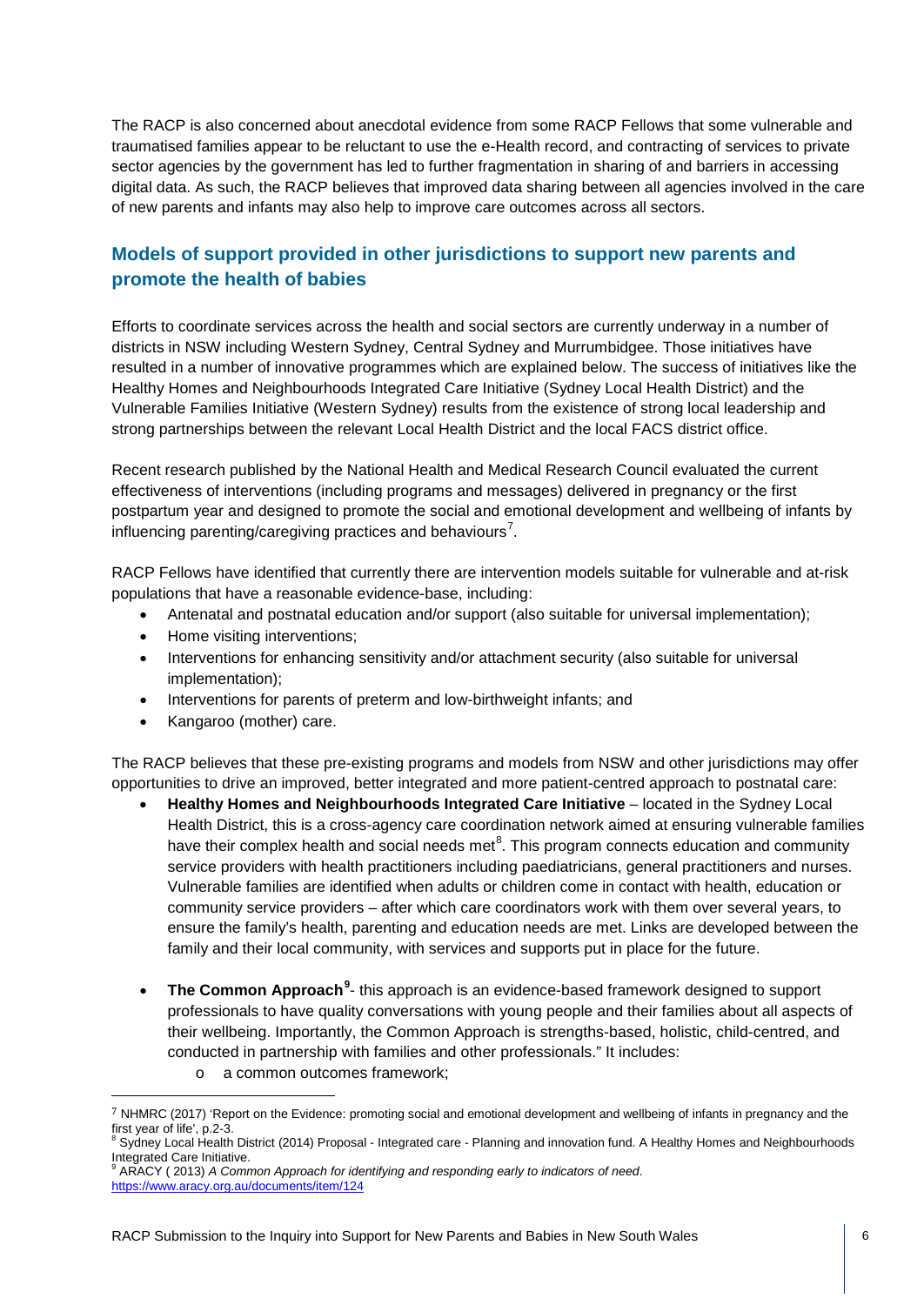- o consistency in approaches to measurement; and
- o support to build capacity.

This approach has seen practitioners identifying needs earlier and showing a greater understanding of their role in prevention<sup>10</sup>. Implementing this approach has been challenging given the systemic barriers and limitations present in existing systems.

- **The Abecedarian Approach** from the Abecedarian studies. Children from low-income families receive full-time, high-quality educational intervention in a childcare setting from infancy through to age five. Each child receives an individualised prescription of educational activities. Educational activities consist of games incorporated into the child's day. The Northern Territory Government recently launched a draft action plan for early childhood development over the next ten years, listing the Abecedarian Approach Australia as one of the programmes which will be expanded $11$ .
- **Best Interests Framework** from the Victorian Department of Human Services<sup>12</sup>. The Framework aims to provide a coherent approach to prioritising and promoting children's best interests across the program areas of family services, child protection and placement services. It is intended to guide assessment, planning and intervention, and to span secondary and tertiary services.
- **The Well Child Programme** This 'stepped' comprehensive model of well child care is currently being undertaken in New Zealand. The model is based on the Michael Marmot Proportionate Universalism<sup>[13](#page-6-3)</sup> approach, and relies on a universal light touch clinic and home visiting nurse-based service, with easy access to additional support or medical services as indicated. The approach acts as a safety net for families without stigmatisation, and has worked well for coverage but will need ongoing review as new issues emerge.

#### **Any other related matters**

The RACP believes that current NSW child health services must be complemented by high quality, accessible and affordable child care services. We acknowledge the introduction of the Start Strong program, which will help to increase preschool attendance and support learning and development outcomes, however believe that there are other actions which can be undertaken to improve the current provision of early childhood services. Funding for early childhood services should be reviewed to ensure that they have the reach and intensity necessary to tackle inequities in accordance with the principles of proportionate universalism. This should be supported by more research to further development of an evidence-base on early childhood service provision in NSW.

The RACP would like to also highlight the value of improved data linkage and data sharing. The intersection of services in NSW across Health, Education, FACS, and addiction services would benefit immensely from a single shared data system. Such a system could track and collate information on known determinants of wellbeing for children and families, including health & education outcomes data, which would assist physicians to:

- 1. Quickly ascertain individual clinical information;
- 2. Plan appropriately for services to meet population needs; and
- 3. Monitor effective interventions.

<span id="page-6-0"></span><sup>10</sup> Katz, I., La Placa, V., & Hunter, S. (2007) *Barriers to inclusion and successful engagement of parents in mainstream services*. York: Joseph Rowntree Foundation<br><sup>11</sup> NT Government (2017): Starting Early for a Better Future – Early childhood development in the Northern Territory 2018 – 2028, p 9, 19

<span id="page-6-2"></span><span id="page-6-1"></span><sup>12</sup> Department of Human Services (2007) The Best Interests framework for vulnerable children and youth, Victoria: State Government of<br>Victoria

<span id="page-6-3"></span><sup>&</sup>lt;sup>13</sup> <http://www.instituteofhealthequity.org/resources-reports/fair-society-healthy-lives-the-marmot-review> (accessed 6 November 2017)